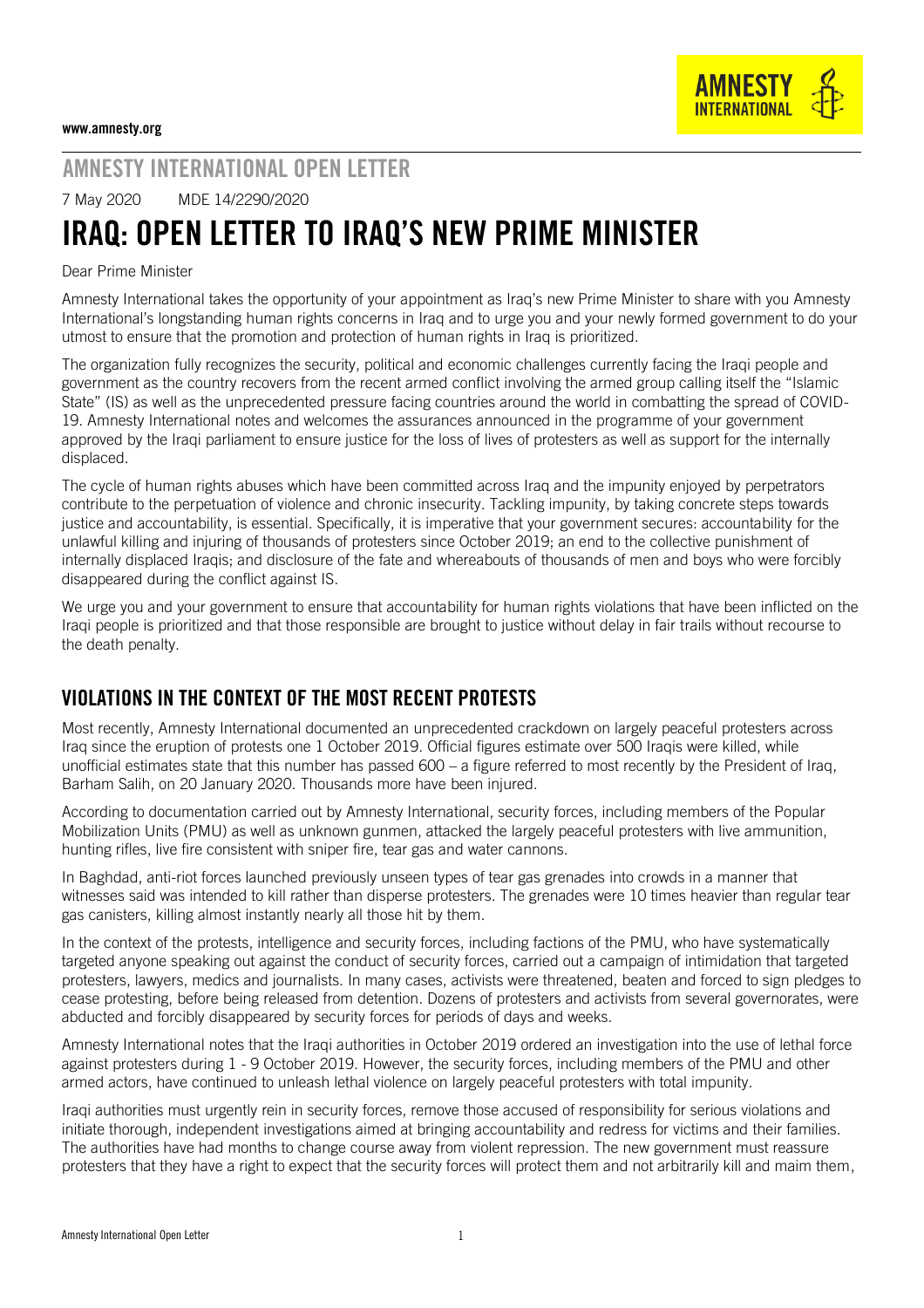and that their government will address their grievances, particularly their demands for their social and economic rights to be met.

#### IMPUNITY FOR VIOLATIONS IN THE CONTEXT OF THE ARMED CONFLICT AGAINST IS

As you may be aware, the organization has documented and condemned in the strongest terms the war crimes committed by IS. However, the organization has also documented [grave human rights violation](https://www.amnesty.org/en/documents/mde14/4962/2016/en/) and [violations of](https://www.amnesty.org/en/documents/mde14/6610/2017/en/)  [international humanitarian law,](https://www.amnesty.org/en/documents/mde14/6610/2017/en/) including war crimes, committed against Iraqi civilians by all other parties to the conflict, namely Iraqi security forces, including the PMU, members of the Tribal Mobilization Units (TMU), as well as Kurdish Peshmerga forces under the authority of Kurdistan Regional Government (KRG). While attacks by IS still pose a threat to civilian lives in Iraq today, your government must act decisively to end the patterns of gross violations of human rights that have occurred throughout the conflict with IS and in its aftermath and to ensure justice and reparation for victims.

It is extremely disheartening that more than two years after the Iraqi authorities declared an end to the armed conflict against the IS in Iraq on 7 December 2018, not only have past violations not been addressed, fueling a state of permanent impunity and normalization for abuses, but serious violations against Iraqis are ongoing, with victims including both those who continue to be internally displaced and those who have returned to their areas of origin.

#### ENFORCED DISAPPEARANCES

In the context of the armed conflict against IS in Iraq, thousands of men and boys fleeing IS-held territories towards Iraqi security forces were separated from their families and arbitrarily arrested as a result of seriously flawed screening processes and subsequently subjected to enforced disappearance. To date, the fate of these men and boys remains unknown. In one of the starkest examples of this, [at least 643 men and boys from the area of Saqlawiya in the Anbar](https://www.amnesty.org/en/latest/campaigns/2017/06/643-iraqi-men-missing-for-a-whole-year/)  [governorate, remain missing after members of the PMU abducted them in June 2016.](https://www.amnesty.org/en/latest/campaigns/2017/06/643-iraqi-men-missing-for-a-whole-year/) The abductions happened during military operations to retake Falluja and surrounding areas from the control of IS. Their fate remains unknown to date despite the announcement, on 5 June 2016, by the Office of then-Prime Minister, Haider al-Abadi, of the establishment of a committee to investigate disappearances and abuses committed in the context of military operations to retake Falluja.

The new government must demonstrate that, unlike its predecessors, it is determined to end entrenched impunity for violations of human rights, including by ending arbitrary arrests and enforced disappearances by security forces and militias; and it must reveal the fate and whereabouts of those who were forcibly disappeared in the context of the armed conflict against IS. In addition, government must expedite passage by the Parliament of a draft law, first presented in 2015, to incorporate the provisions of the International Convention for the Protection of All Persons from Enforced Disappearance, which Iraq ratified in 2010, into national legislation

#### INTERNALLY DISPLACED PERSONS (IDPS) WITH PERCEIVED AFFILIATION TO IS

While the organization notes that humanitarian actors have reported that over four million Iraqis displaced by the recent conflict have returned to their areas of origin, the rate of returns has stagnated and over 1.5 million remain displaced in camps and informal settlements.

Armed actors, including members of security and intelligence forces, as well as the PMU, continue to subject internally displaced families, most of whom are headed by women, to [collective punishment](https://www.amnesty.org/en/documents/mde14/8196/2018/en/) due to their perceived affiliation to IS – a factor that is outside the control of these families.

Namely, internally displaced families with perceived affiliation to IS continue to face obstacles at the hands of security forces and armed actors in accessing civil status documentation. This restricts their freedom of movement and their access to employment and public services, including education for their children, leaving them destitute and dependent on dwindling humanitarian assistance in IDP camps and informal settlements. Men and boys from these families continue to face acute risks of arrest and enforced disappearance from camps, checkpoints as well as in their areas of origin, due to a perceived affiliation to IS. When attempting to return to their areas of origin, these families are refused entry to their areas of origin.

The decision by Iraqi authorities in August and September 2019 to abruptly close camps for internally displaced people in Anbar and Ninewa governorates forced those affected to move to nearby consolidated camps or return to their areas of origin. This violated their right to voluntary, dignified and safe return. Many families were displaced for a second time and were hard to reach and track by humanitarian agencies after local authorities and security actors [refused them entry to](https://www.amnesty.org/en/latest/news/2019/06/nobody-wants-us-the-plight-of-displaced-female-headed-families-in-iraq/)